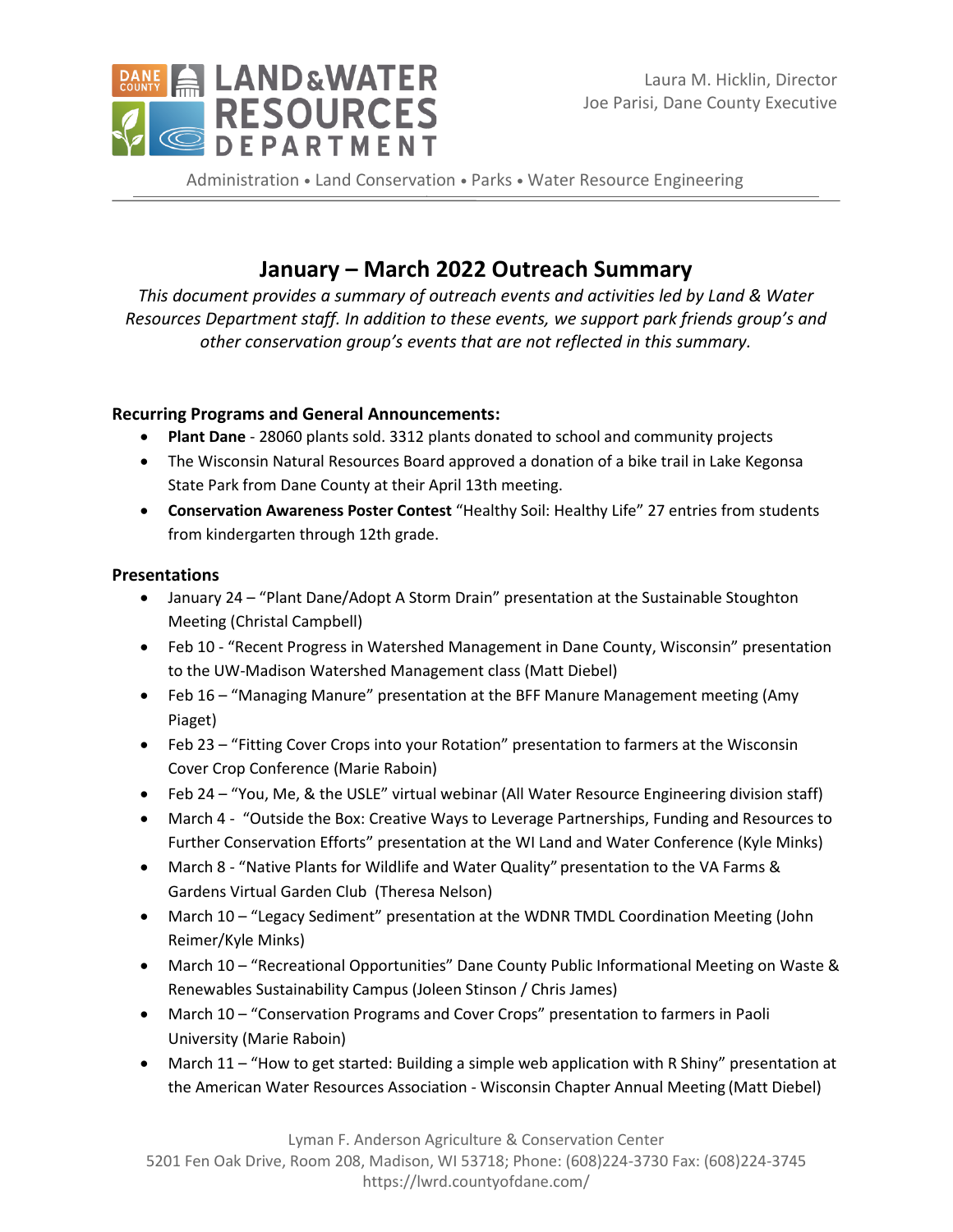- March 22 Storm Drain Mural Presentation to Randall Elementary School (Christal Campbell)
- March 24 Storm Drain Mural Presentation to Spring Harbor Middle School (Christal Campbell)

## **Volunteer Training Series**

- Jan 11 Successful Event Planning, Social Media and Communications (Joleen Stinson/Lael Pascual/ Susan Sandford)
- Jan 25 Friends Group Organization and Incorporation (guest speaker)
- Feb 8 Grant Writing Workshop (guest speaker)
- Feb 19 Volunteer Recruitment, Management, & Projects (Claire Lamberg/ Lars Higdon)
- Feb 22 Membership and Fundraising (guest speaker)
- March 1 Diversity, Equity and Inclusion Workshop (Lael Pascual, Claire Lamberg, Susan Sandford, Jess Starks)
- March 5 Pesticide Applicator Training/Review Session with Certification Exam (Adam Alves)
- March 8 Interpretive Signage and Design (guest speaker)

## **Youth and Family**

- Jan 8 Youth Volunteers for Conservation Woodland conservation @ Capital Springs Recreation Area (Micah Kloppenburg)
- Jan 12 Pop-ups in the Park Owl Walk @ Capital Springs Recreation Area (Amy Cox)
- Jan 18 Girl's Inc. Adventure Club @ Goodman Community Center (Amy Cox)
- Jan 22 Winter Fun Outdoor Gear Demo and Fun Day with the Sierra Club at WG Lunney Lake Farm County Park (Lael Pascual/Micah Kloppenburg)
- Jan 31 Get Outside! @ Cherokee Marsh Natural Area with the Kennedy-Heights Community Center (Amy Cox)
- Feb 1 Girl's Inc. Adventure Club @ Picnic Point with Goodman Community Center and East High School (Amy Cox)
- Feb 11 Lil' Explorers @ the Lussier Family Heritage Center (Amy Cox)
- Feb 11 Pop-ups in the Park Snowshoe @ Badger Prairie County Park (Micah Kloppenburg)
- Feb 12 Youth Volunteers for Conservation Woodland conservation @ Stewart Lake County Park (Micah Kloppenburg)
- Feb 19 Youth Volunteers for Conservation Backyard Bird Count @ WG Lunney Lake Farm County Park (Micah Kloppenburg)
- Feb 23 Pop-ups in the Park Owl Walk @ Lewis Nine-Springs E-way (Amy Cox)
- March 1 Girl's Inc. Adventure Club @ Capital Springs Recreation Area with Goodman Community Center and East High School (Amy Cox)
- March 4 Tree Identification @ WG Lunney Lake Farm County Park with New Century School (Amy Cox)
- March 4 Volunteer Brush Removal @ Gilman Mounds with Shabazz High School (Micah Kloppenburg)
- March 7 Get Outside! @ Lussier Family Heritage Center with Kennedy-Heights Community Center (Amy Cox)